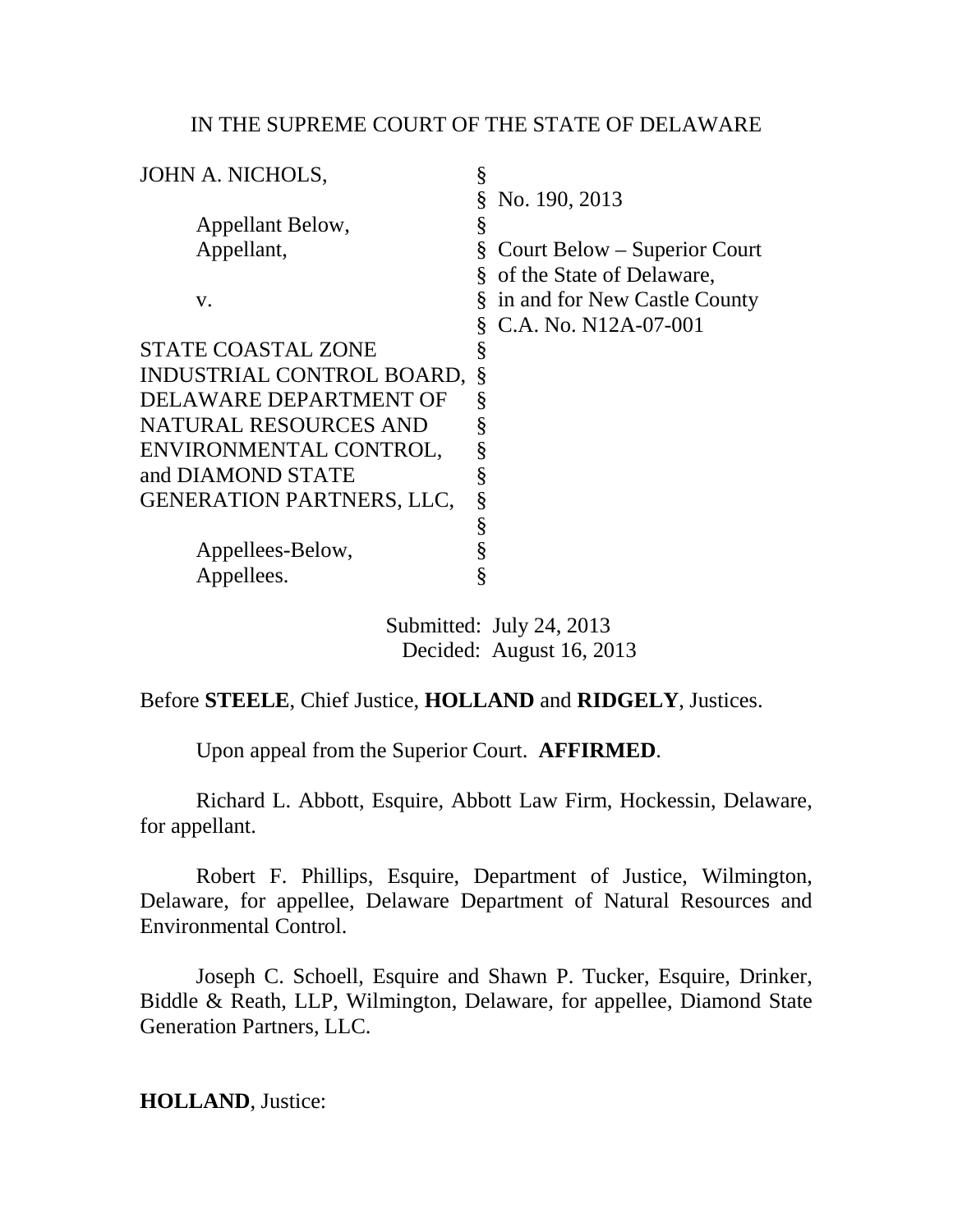The appellant, John Nichols ("Nichols"), appeals from a final judgment of the Superior Court affirming the order of the State Coastal Zone Industrial Board (the "Board"), granting motions to dismiss filed by appellees, Diamond State Generation Partners LLC ("DSGP") and the Delaware Department of Natural Resources and Environmental Control ("DNREC" and with DSGP, "appellees"), in response to Nichols' appeal of the grant of a Coastal Zone industrial permit application.

Nichols raises two claims on appeal. First, he argues that the Board's vote on whether Nichols had standing to pursue the appeal failed due to the lack of a five-vote majority. Second, Nichols contends that he possessed standing under the "any person aggrieved" standard of title 7, section 7007(b) of the Delaware Code, or, in the alternative, as a matter of common law.

We have determined that both of Nichols' arguments are without merit. Therefore, the judgment of the Superior Court must be affirmed.

### *Facts and Procedural History*

In November, 2011, DSGP submitted a written application for a Coastal Zone Act ("CZA")<sup>1</sup> permit to develop and operate a facility, known as the Red Lion Energy Center, that would utilize "Bloom Boxes" to

<sup>&</sup>lt;sup>1</sup> The Coastal Zone Act is codified in Chapter 70 of Title 7 of the Delaware Code.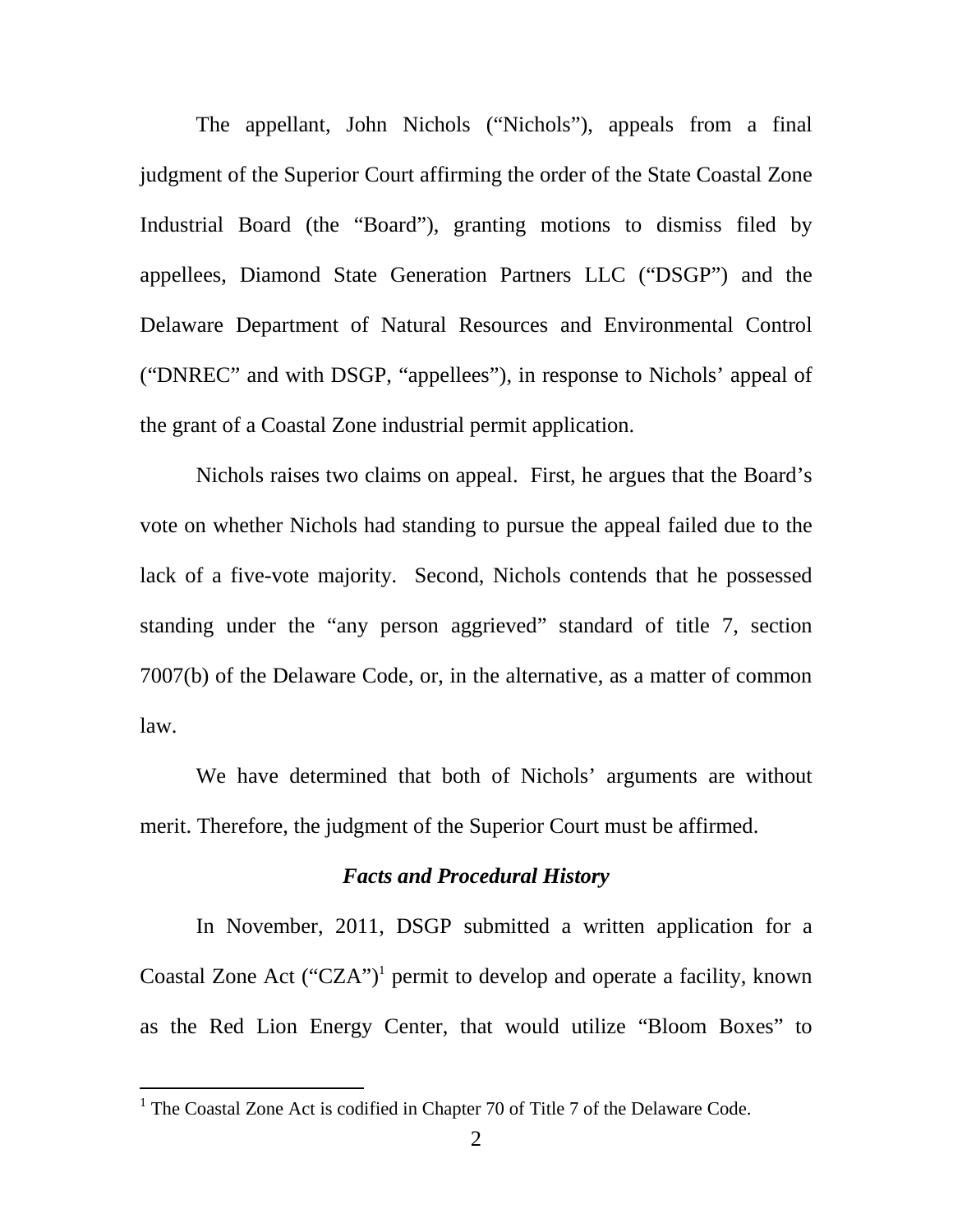generate electricity in the Coastal Zone of Delaware. The manufacturing process to be employed involved the use of fuel cells, which would "chemically convert natural gas to electrical power."<sup>2</sup> The Secretary of DNREC issued an Environmental Assessment Report (the "Report") describing the project and its purpose, and found the application to be administratively complete. The Report also stated multiple benefits of the project and that "no hazardous wastes" would be generated from the facility.

In March, 2012, the Secretary of DNREC, through a hearing officer, held a public hearing to receive public comment on the proposed permit. Nichols appeared and raised several objections to the permit. Specifically, Nichols questioned whether DSGP's application disclosed all materials that could be hazardous, and brought attention to the fact that the application failed to include an Environmental Assessment Report from DNREC's Natural Heritage Program, as required by CZA Regulations. The hearing officer issued a report recommending granting the CZA permit over the objections of Nichols, and the Secretary issued the permit.

 $\overline{a}$ 

 $2$  The total land affected by the project development was 9.3 acres and the sanitary wastewater sewage was to be disposed of by the use of an underground septic system.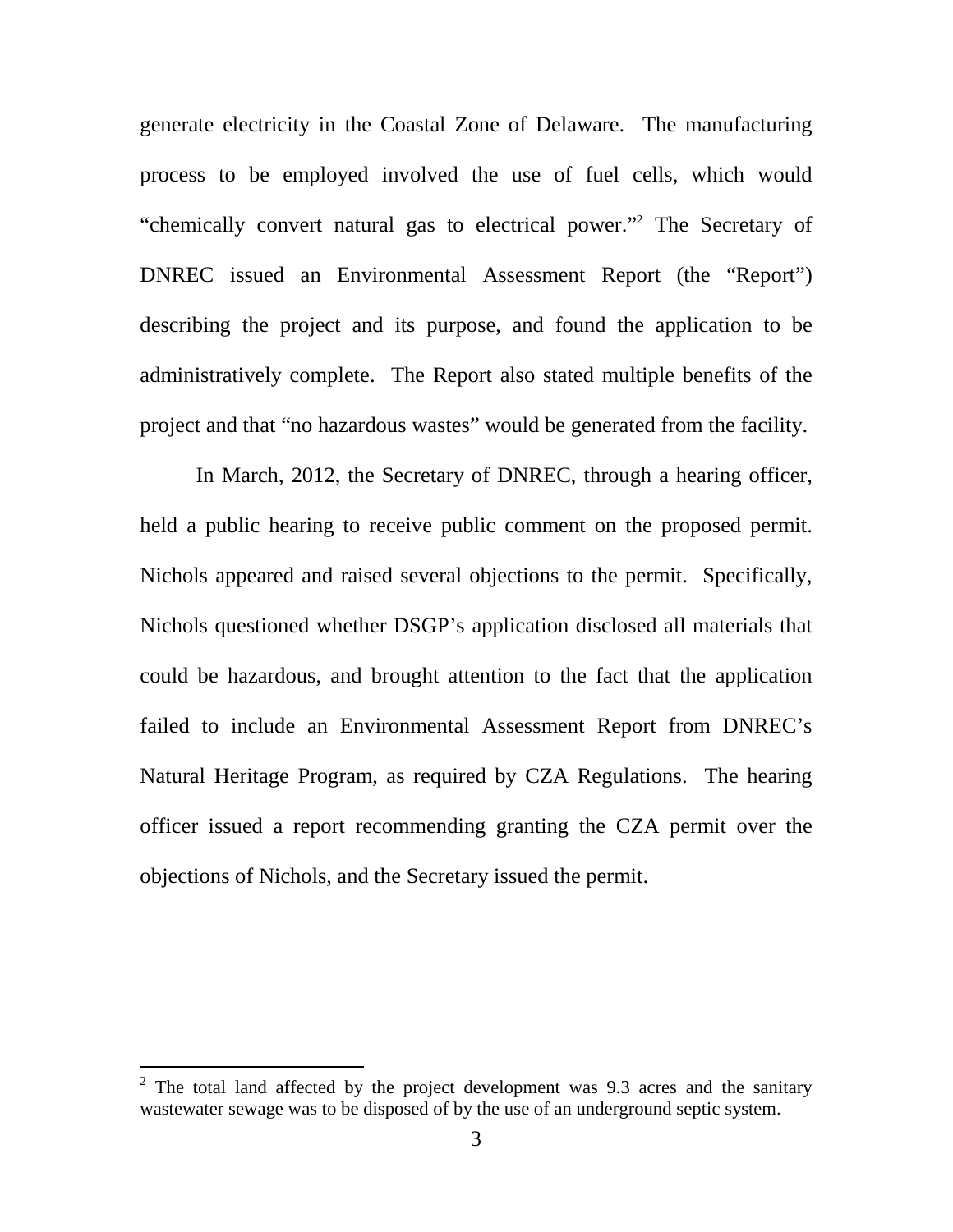Nichols appealed the order granting the permit, citing five reasons why the ruling should be overturned.<sup>3</sup> In response, DSGP, joined by DNREC, filed a motion to dismiss Nichols' appeal based on lack of standing. The appellees argued that Nichols failed to show that he was an "aggrieved" person under title 7, section 7007(b). Nichols raised two arguments in response to DSGP's motion to dismiss. First, he argued that he was acting on behalf of the "nesting birds and other flora and fauna, which were unable to file an appeal." Second, he argued that his interest was the "public interest in a thorough, fact-based administrative determination before a Coastal Zone permit is issued."

A hearing was held (the "Hearing") before the Coastal Zone Industrial Control Board to address Nichols' appeal. At the Hearing, Nichols declined to be sworn in and present testimony, but relied solely on the arguments advanced in his response to DSGP's motion to dismiss and the testimony of expert witnesses he called to testify. Nichols contended that the term "aggrieved" in section 7007(b) referred to "any person who simply thinks that DNREC got it wrong" and that "[g]rievance is based on . . . state of

 3 *Nichols v. State Coastal Zone Indus. Control Bd.*, 2013 WL 1092205 at \*1 (Del. Super. Ct. Mar. 19, 2003) (citing the following issues that were raised on appeal: "(1) the Secretary's Order incorrectly referenced the public hearing date; (2) the hearing officer failed to consider Nichols' comments at the public hearing; (3) a report from DNREC's Natural Heritage Program was missing; (4) the hearing officer did not consider the environmental hazards of the facility; and (5) DSGP incorrectly calculated the efficiency and environmental impacts of the facility.").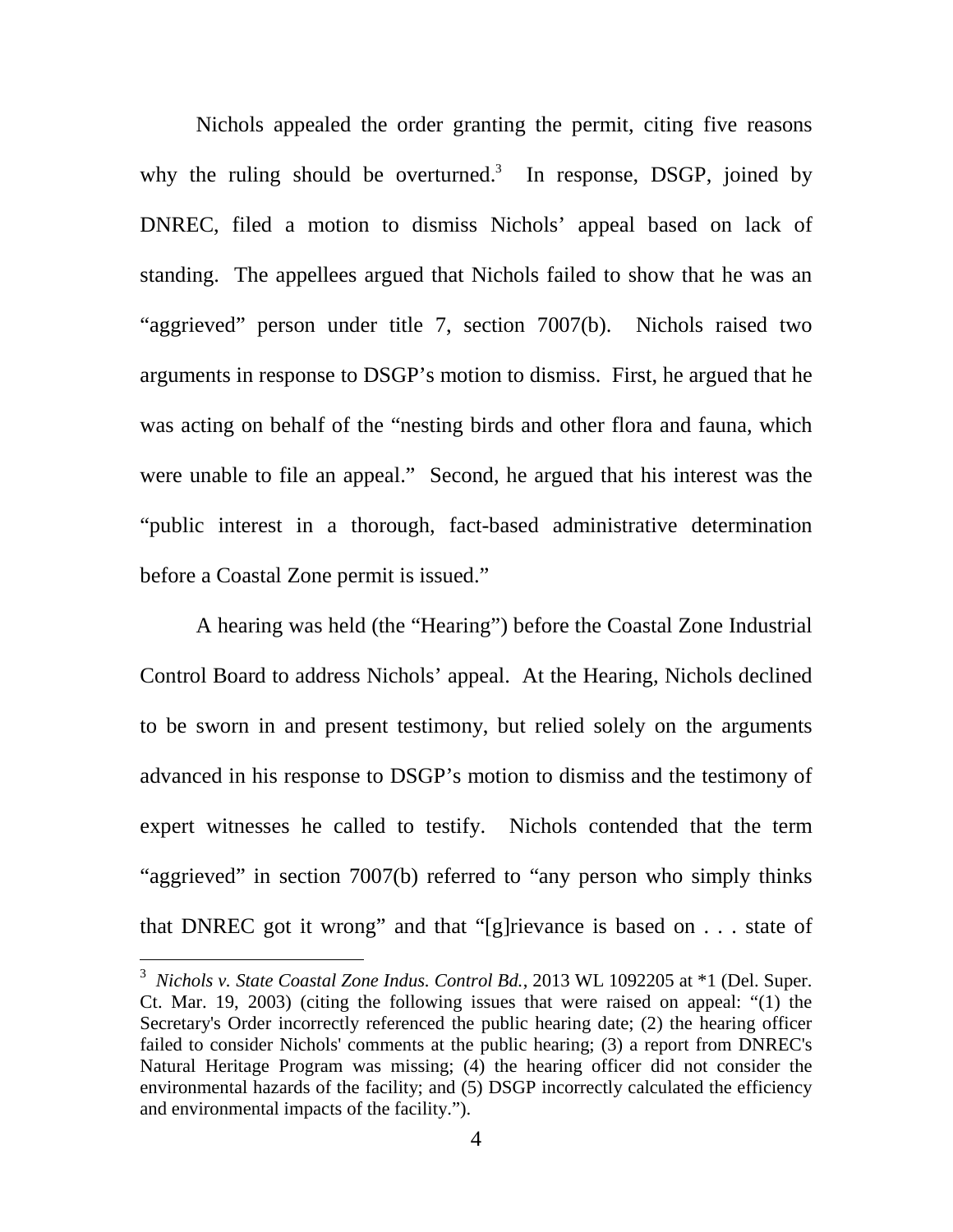mind." The Board deferred ruling on the issue of Nichols' standing until after the evidentiary portion of the Hearing. At the conclusion of the Hearing, five of the seven board members present voted to dismiss Nichols' appeal for lack of standing, while the other two abstained.

The Board issued its Final Opinion and Order, in which it memorialized the members' votes and granted the motion to dismiss for lack of standing, reasoning that Nichols had "not identified or presented any evidence relating to any legally protected interest that he possesses that has been or will be invaded upon by the permit issued to Diamond State." The Board further found that Nichols failed to connect the potential injury to the flora and fauna and his own legally protected interests, and "presented no evidence whatsoever that might be relevant to his standing to bring the present appeal."

The Superior Court affirmed the decision of the Board, reasoning that Nichols failed to present any evidence that would prove his own legally protected interests were infringed upon by the order and that the record clearly and correctly reflected that "five members of the Board voted that Nichols lacked standing." The Superior Court also found that Nichols' challenge to the Board's method of voting on standing was not objected to at the Hearing and was raised for the first time in his opening brief to the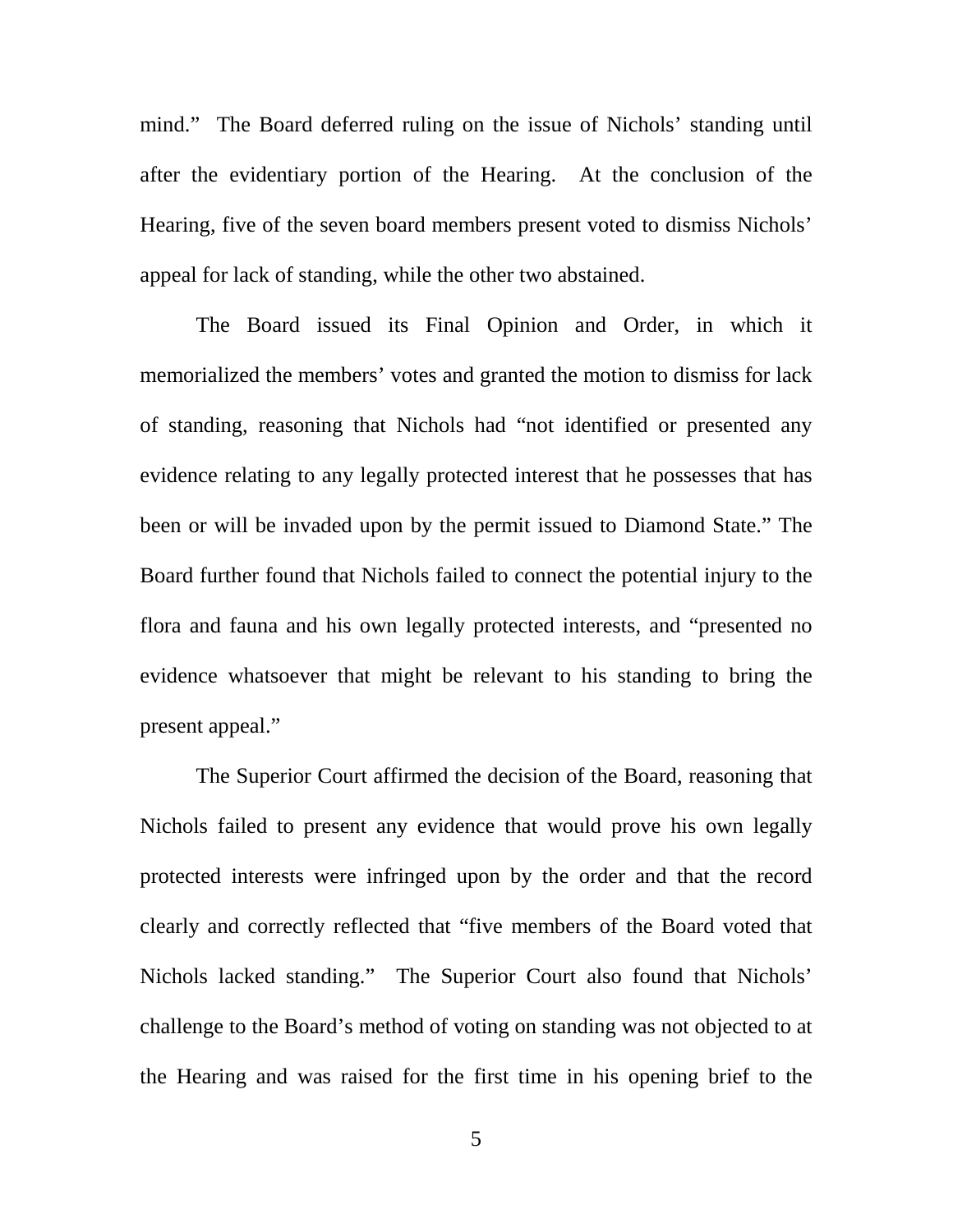Superior Court. Therefore, the Superior Court held that argument was waived and could not be considered.

# *Board Majority Votes on Standing*

Title 7, section 7006 states, in relevant part: "A majority of the total membership of the Board less those disqualifying themselves shall constitute a quorum. A majority of the total membership of the Board shall be necessary to make a final decision on a permit request." Nichols argues that the transcript of the hearing reveals that the Board failed to achieve the majority vote required by title 7, section 7006 to render a binding decision. According to Nichols, only four of the nine members of the Board actually voted.

The Superior Court did not consider whether or not a majority of the Board properly voted that Nichols lacked standing. The Superior Court determined that Nichols waived this argument by not objecting to the sufficiency or procedural propriety of the vote at the Hearing. Nichols argues that he had "no chance" to object to the alleged invalid board vote, as the Chairman immediately adjourned the Board Hearing after the vote. However, the transcript of the Hearing shows that counsel for DNREC requested and obtained a clarification from the Chairman that five members had voted in favor of dismissing Nichols' appeal for lack of standing, before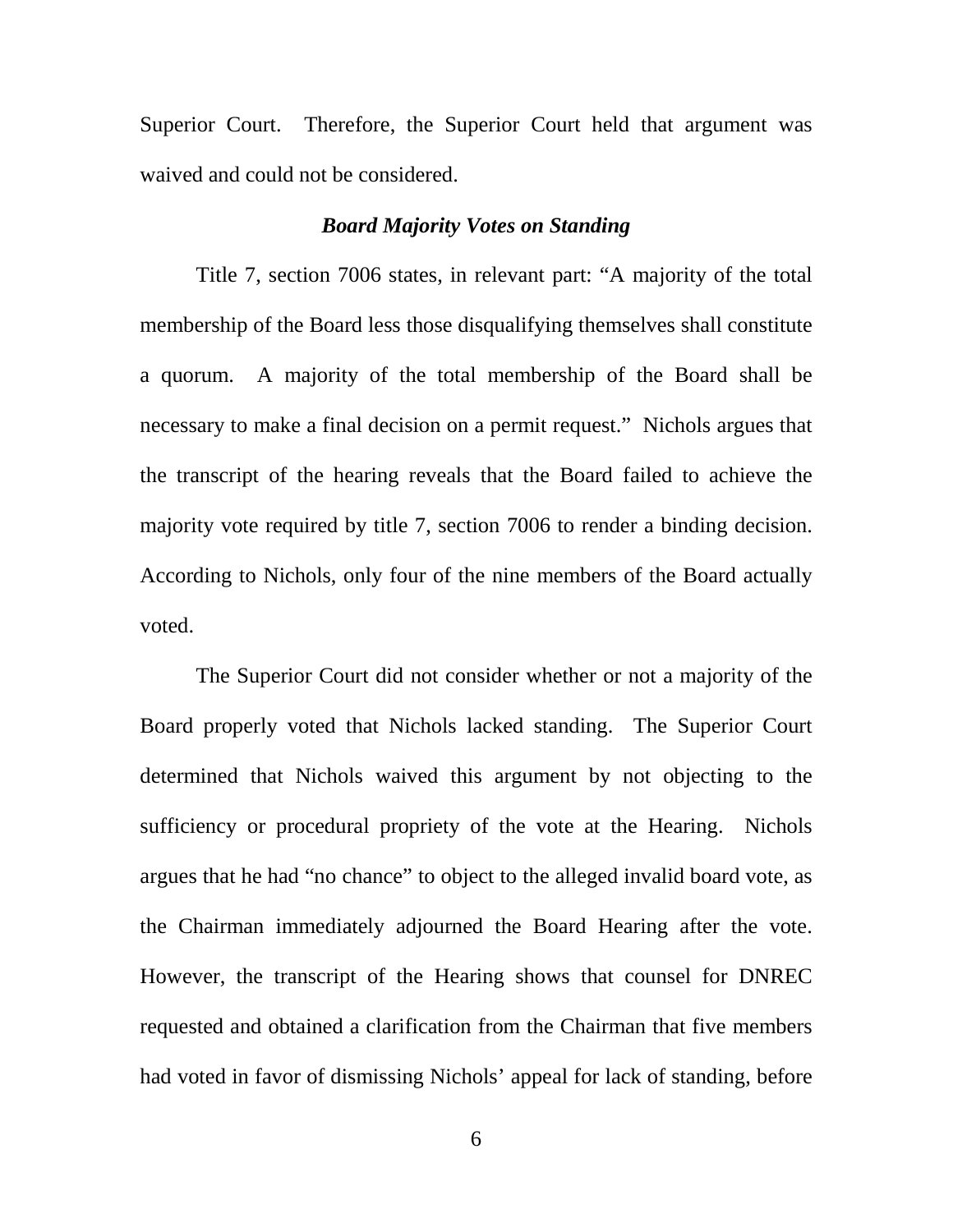adjournment of the Hearing. Nichols offers no reason as to why he could not have objected or requested a re-vote at that time.<sup>4</sup>

 Generally, issues not presented to the Board will not be considered for the first time on appeal—in the Superior Court or in this Court.<sup>5</sup> Nevertheless, this Court has stated that "[w]here the interests of justice require, this Court may choose to adjudicate a question not fairly presented at [the hearing]."<sup>6</sup> In this case, we will address the merits of Nichols' argument regarding the Board's vote that he lacked standing.

The crux of Nichols' argument on appeal is that the Board did not garner sufficient votes (5) at the Hearing to dismiss Nichols' appeal for lack of standing. Accordingly, a recitation of the pertinent portion of the Hearing transcript is instructive.

| Mr. Subramanian: | I don't want to work on the standing    |
|------------------|-----------------------------------------|
|                  | yet. But I think they brought up a lot  |
|                  | of points. For that I want to thank     |
|                  | them. A lot of education. But with      |
|                  | that aspect of it is the particular     |
|                  | purpose of the meeting, that's what     |
|                  | we had to think about. We are           |
|                  | charged with acting on the Secretary's  |
|                  | decision. So for that standing, I don't |

<sup>&</sup>lt;sup>4</sup> DSGP also notes that a transcript of the Hearing was made available to all parties three weeks before the Board issued the final order, yet Nichols never questioned the sufficiency of the vote until he filed his opening brief with the Superior Court.

<sup>5</sup> *See* Del. Supr. Ct. R. 8; *Day & Zimmerman Sec. v. Simmons*, 965 A.2d 652, 658 (Del. 2008); *Tatten Partners, L.P. v. New Castle County Bd. of Assessment Review*, 642 A.2d 1251, 1262 (Del. Super. 1993).

<sup>6</sup> *Day & Zimmerman Sec. v. Simmons*, 965 A.2d at 658.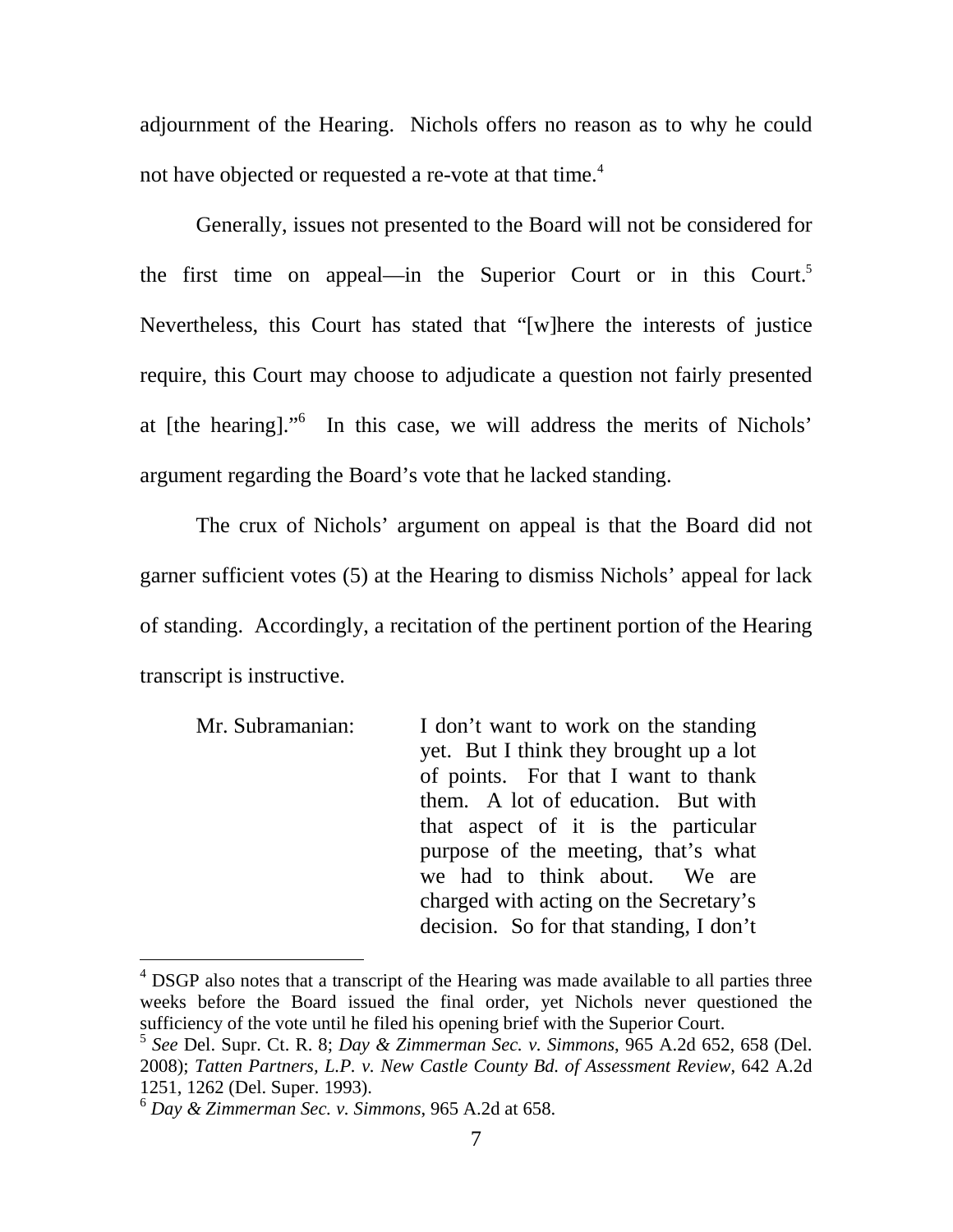think he has that standing for that. But for education, yes, very good. We thank him for that.

- Chairman Legatski: Yes. I agree and I think we all do this. There has been a lot of good and mostly pertinent information put in front of us. And still that doesn't get to the dispositive question, the question of standing, and at this point I'd like to poll the Board on whether you vote that Mr. Nichols does or does not have standing. I will start with Mr. Wheatley.
- Mr. Wheatley: No standing.

Mr. Holmes: No standing.

Mr. Burton: At this point can I say a little something also as the reason I'm voting this way?

Chairman Legatski: Okay.

Mr. Burton: I expressed some concerns here today, as you people expressed a lot of concerns. Maybe at the first meeting, the first hearing it might have been a different story. We're really here as to whether we're going to uphold a Secretary's decision. Different safety things and I tried to sneak a few things in like the power and after personally observing the location in question, I find everything in order with the exception that, like I stated, there was a few, three houses. And to relieve some people's minds, this is not setting on the river. It's at least a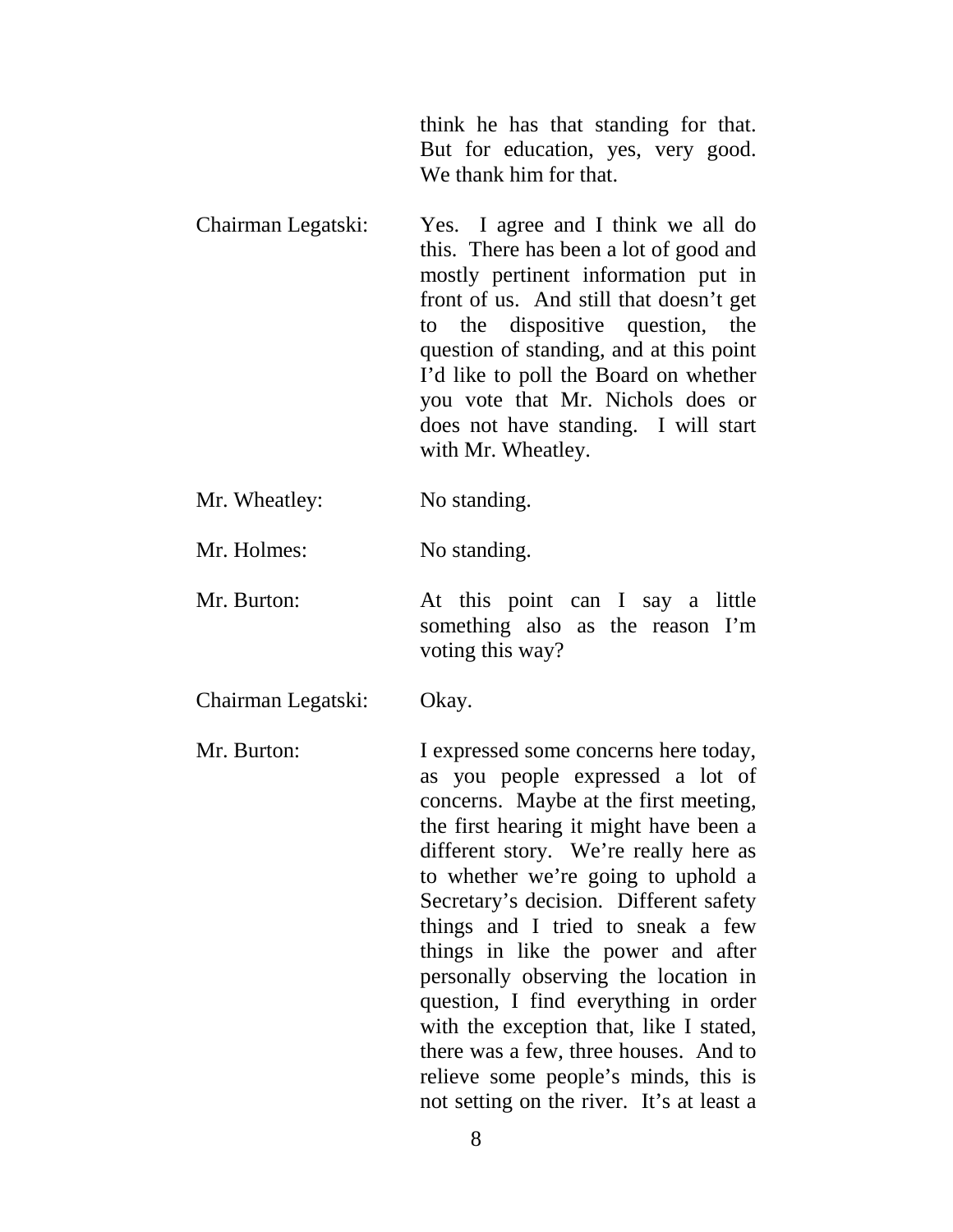|                    | mile away from the river. Very close<br>to wetlands, but there's a mile of<br>wetlands, maybe a mile and a half. I<br>want to make that point. So I have<br>not heard any evidence that would<br>justify the Secretary's order being<br>overturned. I, John S. Burton, Sr., do<br>hereby vote to uphold the Honorable<br>Secretary's Order. I vote to<br>uphold it. |
|--------------------|---------------------------------------------------------------------------------------------------------------------------------------------------------------------------------------------------------------------------------------------------------------------------------------------------------------------------------------------------------------------|
| Chairman Legatski: | Thank you. $\dots$ We're still working on<br>the vote of the question.                                                                                                                                                                                                                                                                                              |
| Mr. Burton:        | On the standing, I don't sustain the<br>appeal.                                                                                                                                                                                                                                                                                                                     |
| Chairman Legatski: | You're voting he does not have<br>standing?                                                                                                                                                                                                                                                                                                                         |
| Mr. Burton:        | Right. He doesn't. Because that's not<br>the issue.                                                                                                                                                                                                                                                                                                                 |
| Mr. Bewick:        | I'm not voting on standing because I<br>don't think it has anything to do with<br>the decision that I want to make.                                                                                                                                                                                                                                                 |
| Chairman Legatski: | You will abstain?                                                                                                                                                                                                                                                                                                                                                   |
| Mr. Bewick:        | I'm abstaining on standing.                                                                                                                                                                                                                                                                                                                                         |
| Mr. Tocker:        | I'm abstaining also.                                                                                                                                                                                                                                                                                                                                                |
| Chairman Legatski: | That's four $-$ I am not inclined to<br>support standing. I have heard a lot of<br>interesting information, but as far as<br>the particular identifiable harm,<br>standing which I'm paraphrasing, I<br>have not been persuaded that Mr.<br>Nichols has standing. That leaves us                                                                                    |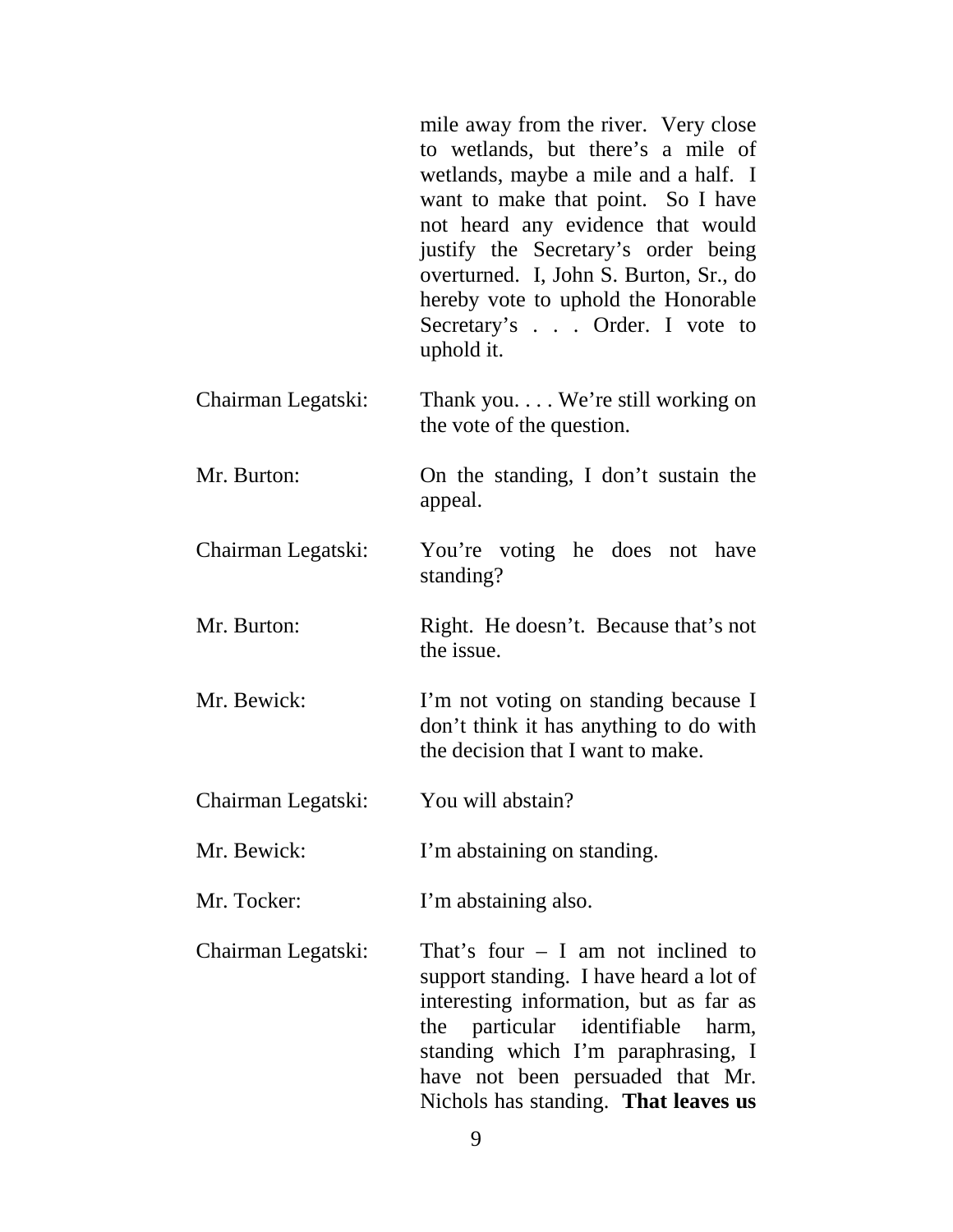|                    | with a vote of $5$ to 1. (emphasis<br>added). That is the end of the<br>hearing. Thank you all for your<br>participation and your patience. |
|--------------------|---------------------------------------------------------------------------------------------------------------------------------------------|
| Mr. Phillips:      | I'm not sure that the vote was<br>properly recorded. I have one, two,<br>three $-$                                                          |
| Chairman Legatski: | Mr. Subramanian voted. (emphasis<br>added).                                                                                                 |
| Mr. Phillips:      | - - four votes, five votes saying there<br>was no standing. (emphasis added).                                                               |
| Chairman Legatski: | <b>That's correct.</b> (emphasis added).                                                                                                    |
| Mr. Phillips:      | And two abstentions?                                                                                                                        |
| Chairman Legatski: | Yes.                                                                                                                                        |
| Mr. Phillips:      | Okay. I wasn't clear on that. Thank<br>you.                                                                                                 |

The meeting was adjourned.

Nichols argues that, because Mr. Subramanian—one of the five members voting—stated, "I don't want to work on standing yet," that he failed to vote. But, immediately after making that statement, Mr. Subramanian stated "[s]o for that standing, I don't think [Nichols] has that standing." The emphasized portions of the hearing transcript make clear that Chairman Legatski was counting that statement by Subramanian as a vote to deny Nichols' standing.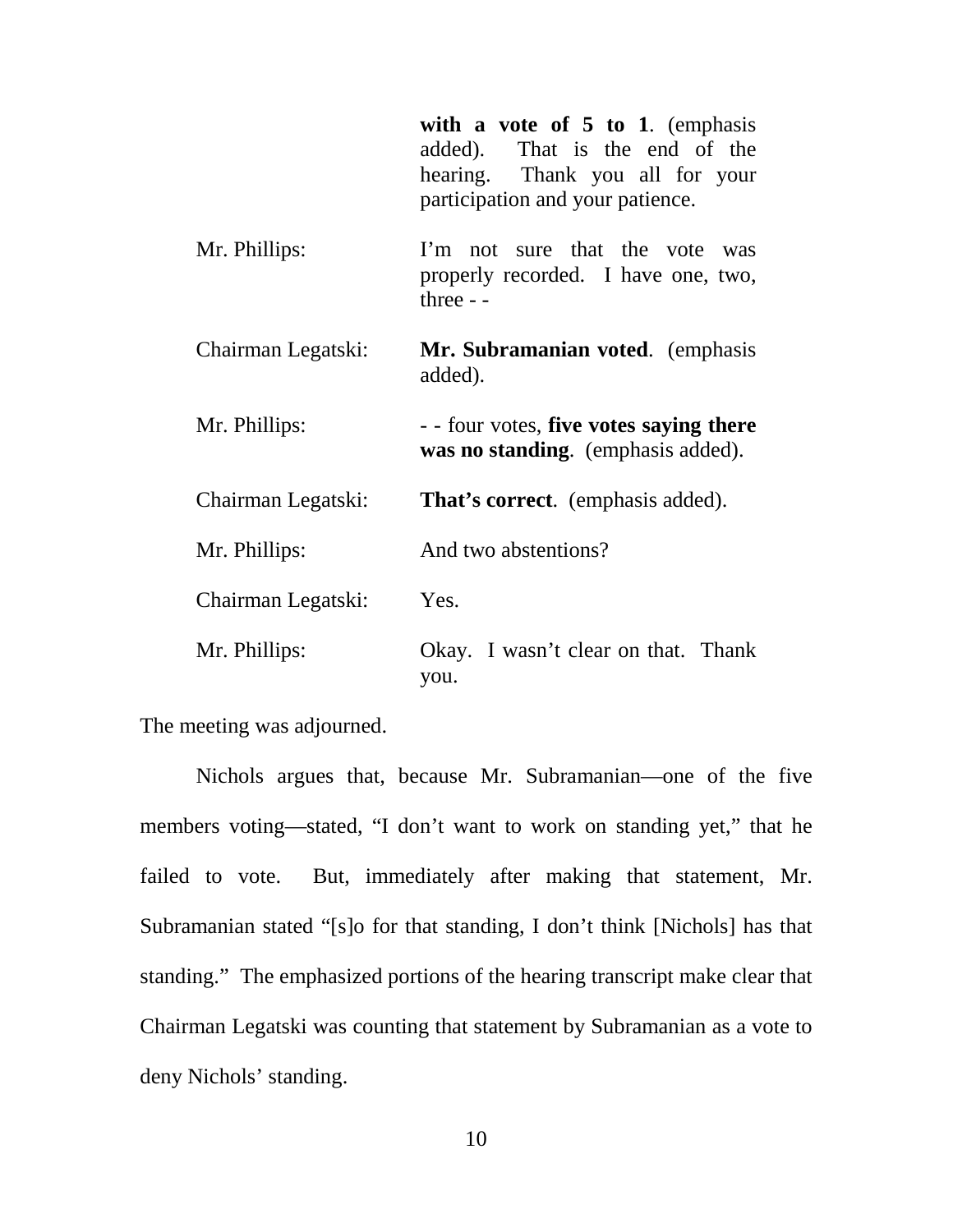At the Hearing, Chairman Legatski clearly stated that there were "five votes saying there was no standing." No one—in particular, Mr. Subramanian—challenged the recording of that vote. This is significant because the end of the Hearing was specifically reserved to address and vote on the issue of standing. The only reasonable reading of the Board's Hearing transcript is that five Board members—Subramanian, Wheatley, Holmes, Burton, and Legatski—voted to deny Nichols' appeal because he lacked standing.

The Board's Opinion and Final Order is additional evidence as to the vote taken at the Hearing. At the Hearing, the Board chairman announced that five members were voting that Nichols did not have standing on appeal to contest the CZA Permit. Nevertheless, pursuant to title 19, section 10128(b), the Board was subsequently required to reduce this to writing.<sup>7</sup> The Opinion and Final Order of the Board was signed by Legatski, Wheatley, Holmes, Burton, Subramanian, and Tocker. That subsequent writing by the Board further demonstrates a five member majority of the Board voted that Nichols lacked standing to appeal.

<sup>&</sup>lt;sup>7</sup> See Del. Code Ann. tit. 19, § 10128(b) (stating that "[e]very case decision . . . shall be incorporated in an final order.").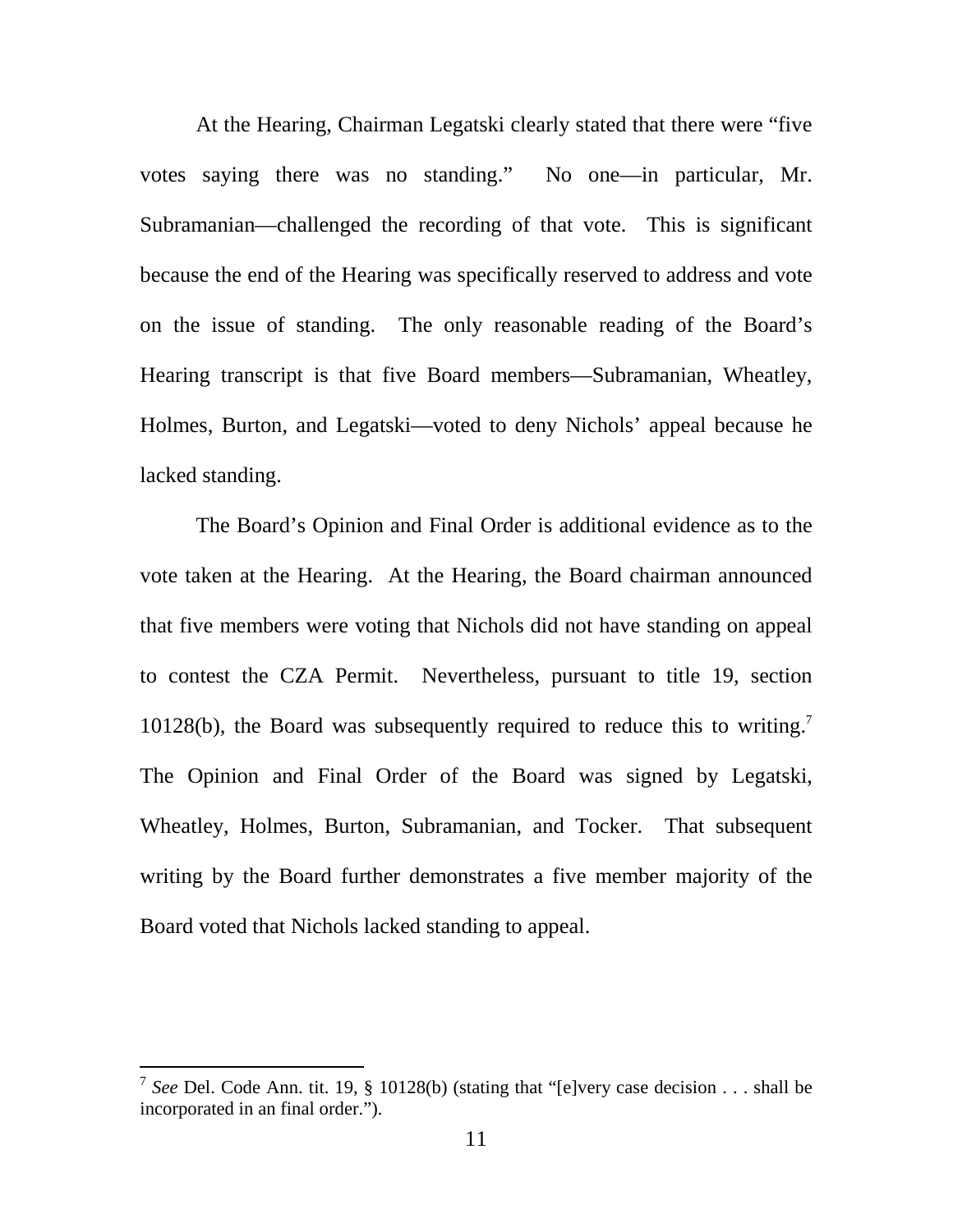#### *Standing Requirement Under the Coastal Zone Act*

In anticipation of our holding that a five member majority of the Board voted to dismiss, Nichols also challenges the substantive decision of the Board to deny him standing. Nichols' argues that the Board, and subsequently the Superior Court, misapplied the CZA standing requirement in two ways. First, Nichols asserts that the Superior Court erred in applying the test adopted by this Court in *Oceanport Industries, Inc. v. Wilmington*  Stevedores, Inc.,<sup>8</sup> because that test was based on statutory language wholly inapplicable to the instant action. Second, Nichols argues that the Superior Court erred in applying common law standing requirements.

 Any right Nichols has to appeal the decision of the Secretary of DNREC to grant the CZA Permit is derived from title 7, section 7007 of the Delaware Code. Section 7007(b) states that "[a]ny person aggrieved by a final decision of the Secretary of [DNREC] under § 7005(a) of this title may appeal same under this section." The important term in section 7007(b) is "aggrieved." All parties agree that the term is not defined in the Coastal Zone Act (title 7, section 7001 *et seq.*) and has never been construed by this Court.

 $\overline{a}$ 

<sup>8</sup> *Oceanport Indus., Inc. v. Wilmington Stevedores, Inc.*, 636 A.2d 892 (Del. 1994).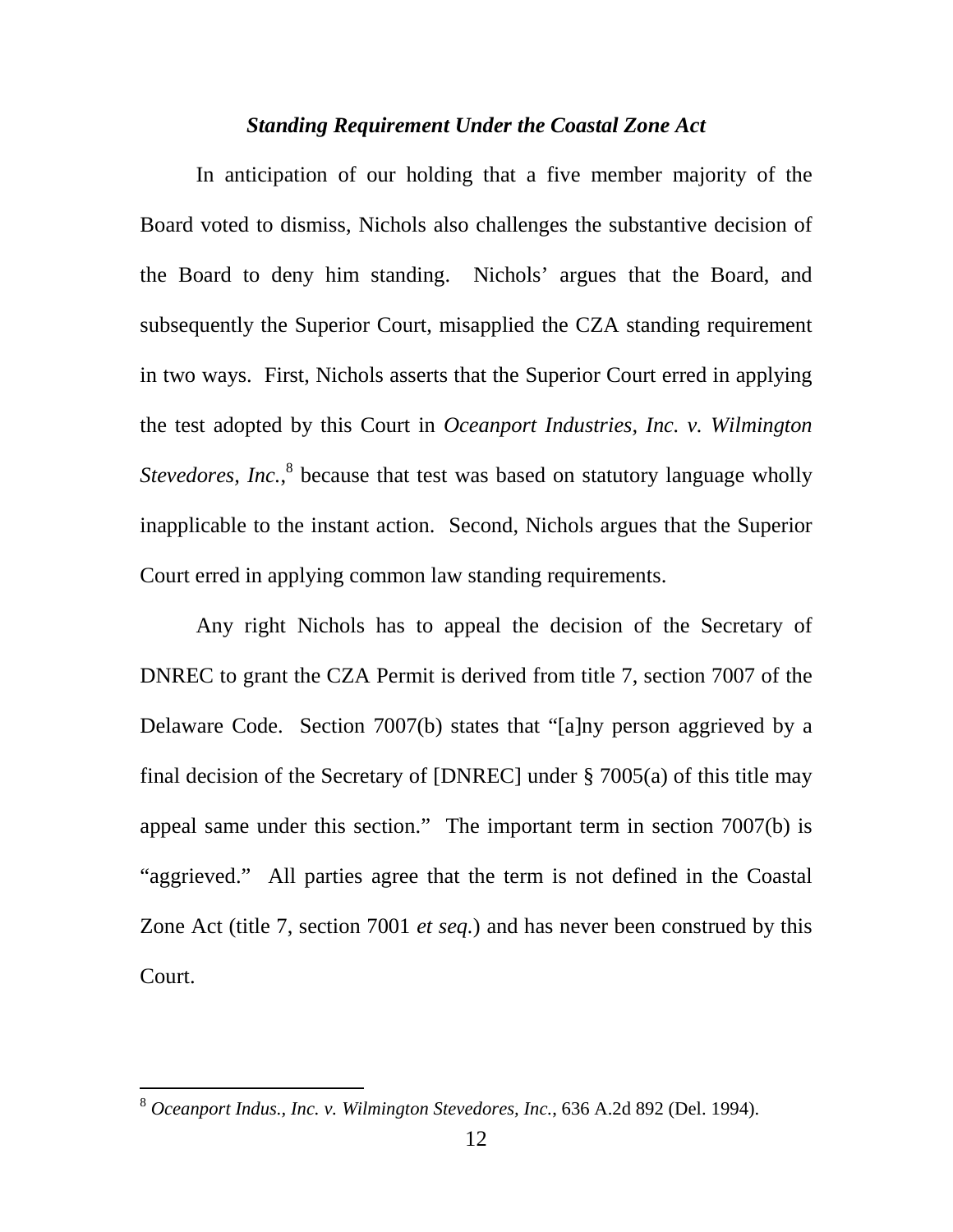The Superior Court relied upon this Court's decision in *Oceanport Industries, Inc. v. Wilmington Stevedores, Inc.*, to define standing in this case. In *Oceanport Industries, Inc.*, this Court was presented with the question of whether certain organizations had standing to contest the issuance of permits for pier improvements in publicly owned subaqueous lands (pursuant to title 7, section 7205 of the Delaware Code), for fugitive air emissions (section 6003), and for point source discharge into the Delaware River (section  $6003$ ).<sup>9</sup> The organizations challenged the issuance of the permits to the Environmental Appeals Board ("EAB") pursuant to sections  $6008^{10}$  and  $7210^{11}$  This Court noted that defining the words "interest" and "substantially affected" was necessary to give meaning to sections 6008 and 7210.

 To properly define "substantially affected," this Court turned to the definition espoused by the United States Supreme Court in *Association of Data Processing Serv. v. Camp*. <sup>12</sup> Under *Data Processing*, standing is conferred where there is "1) a claim of injury in fact; and 2) the interest

<sup>&</sup>lt;sup>9</sup> *Id.* at 902.

<sup>&</sup>lt;sup>10</sup> Del. Code Ann. tit. 7,  $\S$  6008 states in pertinent part that "[a]ny person whose interest is substantially affected by any action of the Secretary may appeal to the [EAB] within 20 days after receipt of the Secretary's decision or publication of the decision."

<sup>&</sup>lt;sup>11</sup> Del. Code Ann. tit. 7,  $\S$  7210 states in pertinent part that "[a]ny person whose interest is substantially affected by any action of the Secretary or of the Department taken pursuant to this chapter, may appeal to the [EAB] as established by § 6007 of this title within 20 days after the announcement of the decision."

<sup>12</sup> *Ass'n of Data Processing Serv. Organizations, Inc. v. Camp*, 397 U.S. 150 (1970).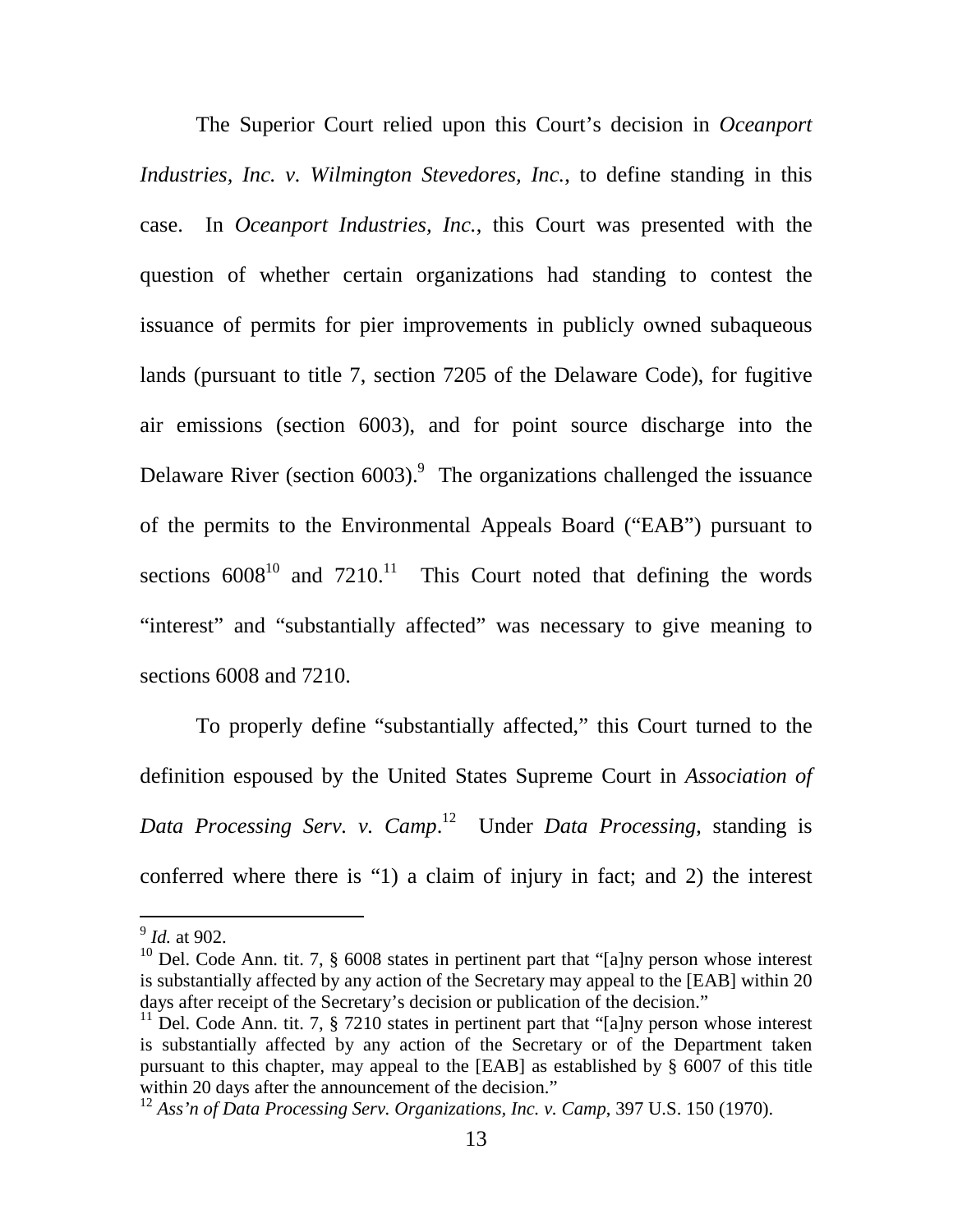sought to be protected is arguably within the zone of interest to be protected or regulated by the statute  $\ldots$   $\ldots$  <sup>13</sup> In *Oceanport*, this Court stated the following reasons for adopting the *Date Processing* test:

There is a logical strength to the application of *Data Processing* to the present case independent of *Agrico.* By enacting the standing provisions, the General Assembly adopted an appeals standard requiring a heightened interest. It seems clear that the intent of the legislature was to limit standing to appeal to those who were actually affected by the Secretary's decisions. It seems equally clear that the General Assembly did not open the flood gates to anyone who merely claimed an interest in the matter. That would have created a totally unworkable administrative structure.

In supplying the necessary interpretation of the term "substantially affected," we adopt the *Data Processing* test because it gives meaning to the obvious intent of the General Assembly. A party who is required to show an injury in fact, and that such injury is within the zone of interest sought to be protected by the statute, clearly comes within the purview of these statutes. Determining standing by such criteria complies with the legislature's goal of administrative workability. Thus, in the absence of any legislative definition of the term "substantially affected", the *Data Processing* test provides a workable and just interpretation.<sup>14</sup>

After acknowledging that the statute invoked here—title 7, section 7007(b)—conferred standing on "any person aggrieved," the Superior Court applied the rationale from *Oceanport Industries, Inc. v. Wilmington Stevedores, Inc.* In doing so, the Superior Court noted that "[t]his appeals

<sup>13</sup> *Oceanport Indus., Inc. v. Wilmington Stevedores, Inc.*, 636 A.2d at 903 (quoting *Gannett Co. v. State*, 565 A.2d 895, 897 (Del. 1989)).

<sup>14</sup> *Id*. at 904.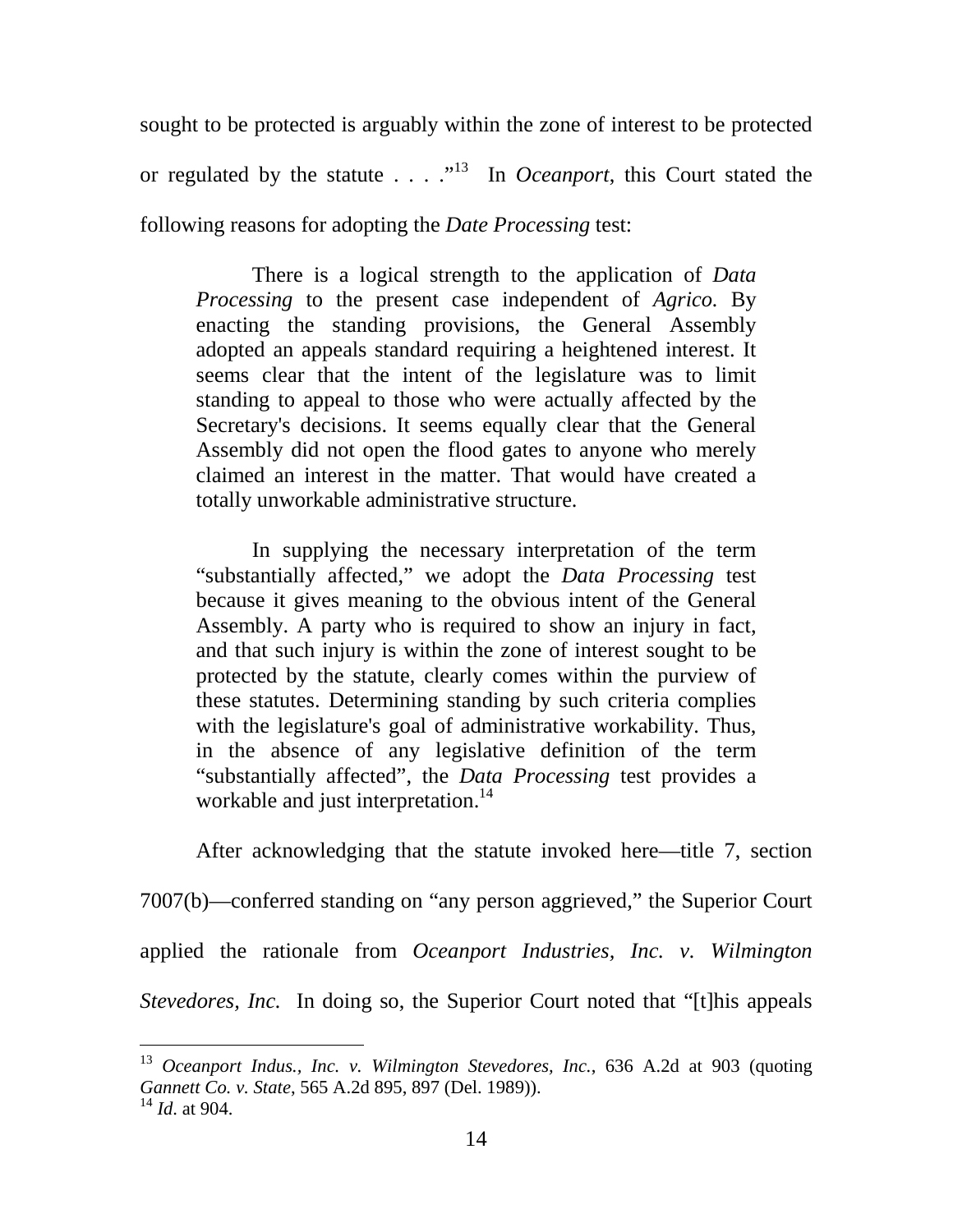standard has been construed to require 'a heightened interest,' such that only those who were 'actually affected' by the Secretary's decision may appeal." Accordingly, the Superior Court held that Nichols was required to demonstrate an injury in fact and that such injury was within the zone of interest sought to be protected by the statute.

Nichols argues that the Superior Court erred in relying upon our decision in *Oceanport Industries, Inc. v. Wilmington Stevedores, Inc.* Nichols offers the following definition of "aggrieved": "having a grievance; suffering from an infringement or denial of legal rights." Nichols interprets this definition to mean that a person is aggrieved if: "(1) he has a reasonable complaint or objection to the grant of the CZ permit application; or (2) has had rights under the Act detrimentally affected by the CZ Permit application approval." However, Nichols offers no precedent to support his position.

In *Oceanport*, we construed the term "substantially affected" as it appears in title 7, section 6008(a) and title 7, section 7210, finding that to have standing to appeal from an Environmental Board's order granting a permit, a party must show there is "injury in fact" and an interest "arguably within the zone of interest to be protected or regulated by the statute."<sup>15</sup> The invasion must be (1) "concrete and particularized," and (2) "actual or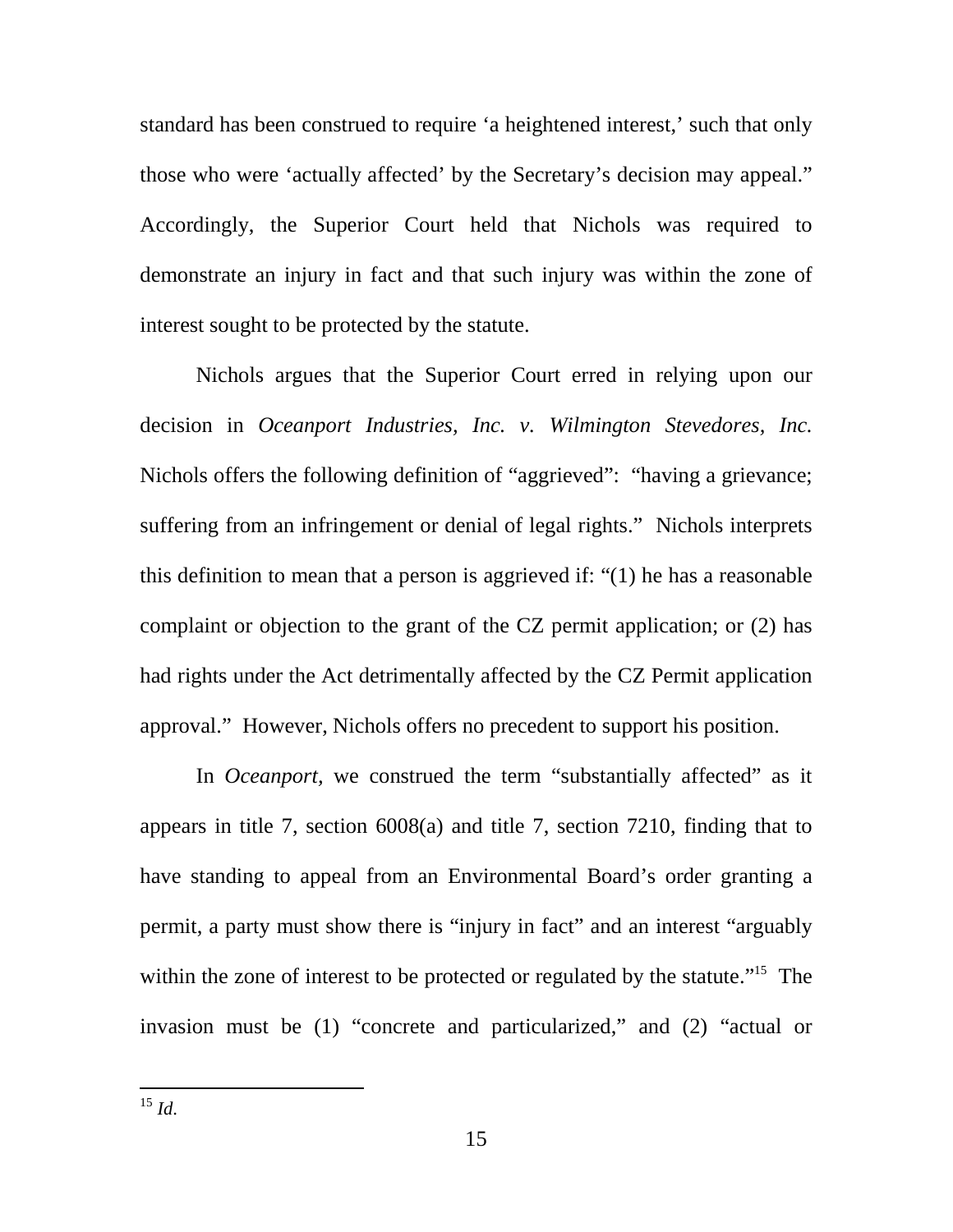imminent, not conjectural or hypothetical."<sup>16</sup> Since this Court relied upon the United States Supreme Court's decision in *Data Processing* to determine standing under the term "substantially affected," we will look to that same decision for guidance in this appeal with regard to the word "aggrieved."

 In *Data Processing*, the United States Supreme Court was not only interpreting the meaning of the words "adversely affected" but also addressing the meaning of the word "aggrieved" under the Administrative Procedure Act ("APA")—specifically, pursuant to 5 U.S.C.  $\S 702$ <sup>17</sup> Section 702 confers the right of appeal on "[a] person suffering legal wrong because of agency action, or *adversely affected or aggrieved* by agency action." (emphasis added). In *Data Processing*, the United States Supreme Court moved away from a traditional 'legal interest' and 'legal wrong' test and instead "held more broadly that persons had standing to obtain judicial review of federal agency action under section 10 of the APA where they had alleged that the challenged action had caused them 'injury in fact,' and where the alleged injury was to an interest 'arguably within the zone of

 $\overline{a}$ 

<sup>&</sup>lt;sup>16</sup> *Id.* (internal citations omitted).

<sup>17</sup> *Ass'n of Data Processing Serv. Organizations, Inc. v. Camp*, 397 U.S. 150, 153-54 (1970).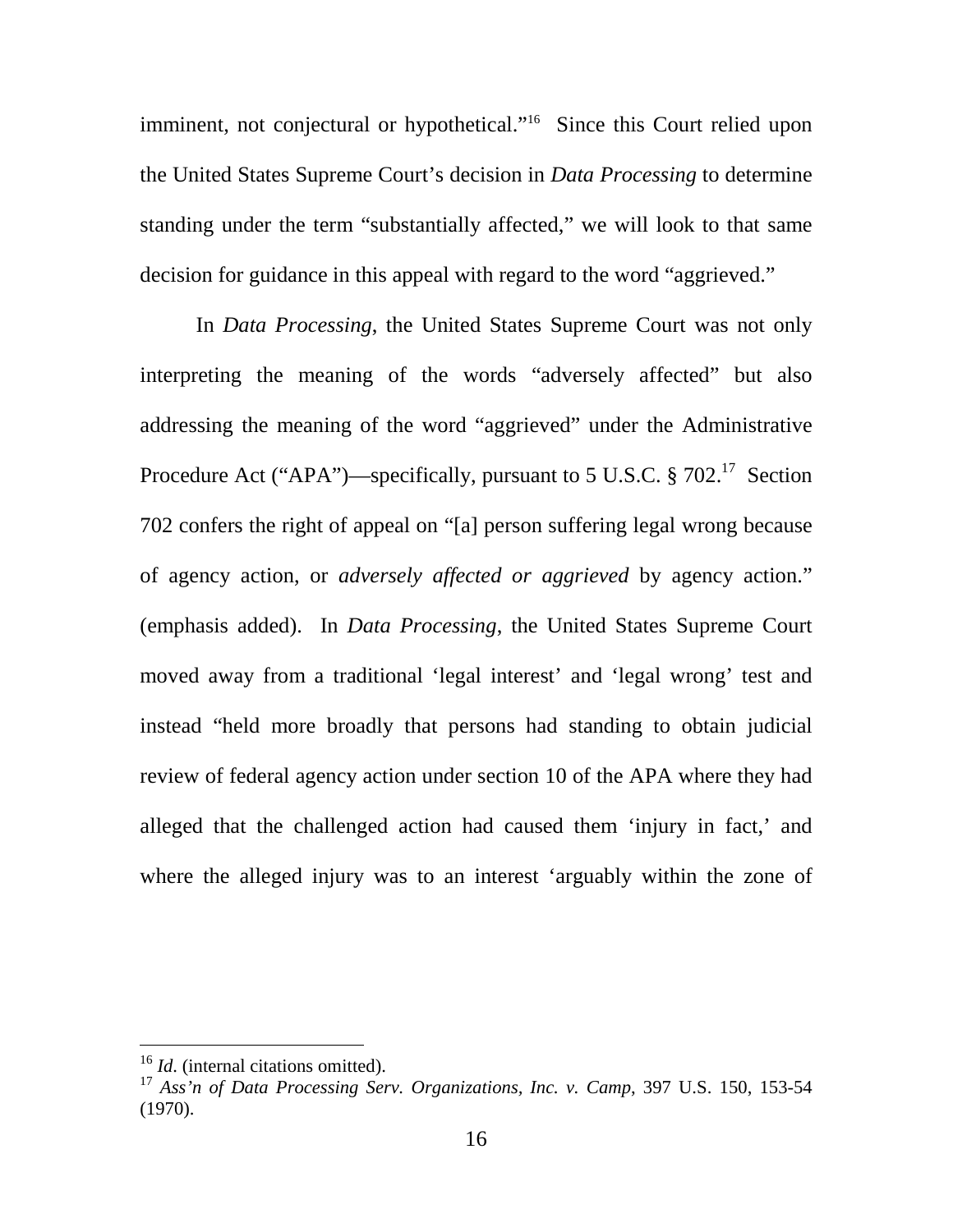interests to be protected or regulated' by the statutes that the agencies were claimed to have violated."<sup>18</sup>

Although our decision in *Oceanport* did not specifically address the phrase "any person aggrieved" that appears in the statute at issue here, the rationale of *Oceanport* for adopting the *Data Processing* test is equally applicable in this appeal. In fact, our opinion in *Oceanport* makes reference to the CZA, stating, "it seems clear that the General Assembly intended a stricter standing requirement for appeals to the EAB or under the CZA."<sup>19</sup> Nichols has failed to demonstrate that an application of the *Oceanport*/*Data Processing* test for standing is not warranted based solely on a variance in the statutory language, or that the Superior Court's application of that standard was erroneous based on his own suggested definition of the term "aggrieved." Accordingly, we hold that the *Oceanport* standing requirements must be satisfied to establish that a person is aggrieved as that term is used in the CZA.

The record supports the Superior Court's finding that Nichols "failed to identify or present any evidence relating to any legally-protected interest

<sup>18</sup> *Sierra Club v. Morton*, 405 U.S. 727, 733 (1972). *See also Dir., Office of Workers' Comp. Programs, Dep't of Labor v. Newport News Shipbuilding & Dry Dock Co.*, 514 U.S. 122, 127 (1995) (stating that the United States Supreme Court has "interpreted § 702 as requiring a litigant to show, at the outset of the case, that he is injured in fact by agency action and that the interest he seeks to vindicate is arguably within the 'zone of interests to be protected or regulated by the statute' in question.").

<sup>19</sup> *Oceanport Indus., Inc. v. Wilmington Stevedores, Inc.*, 636 A.2d at 901.